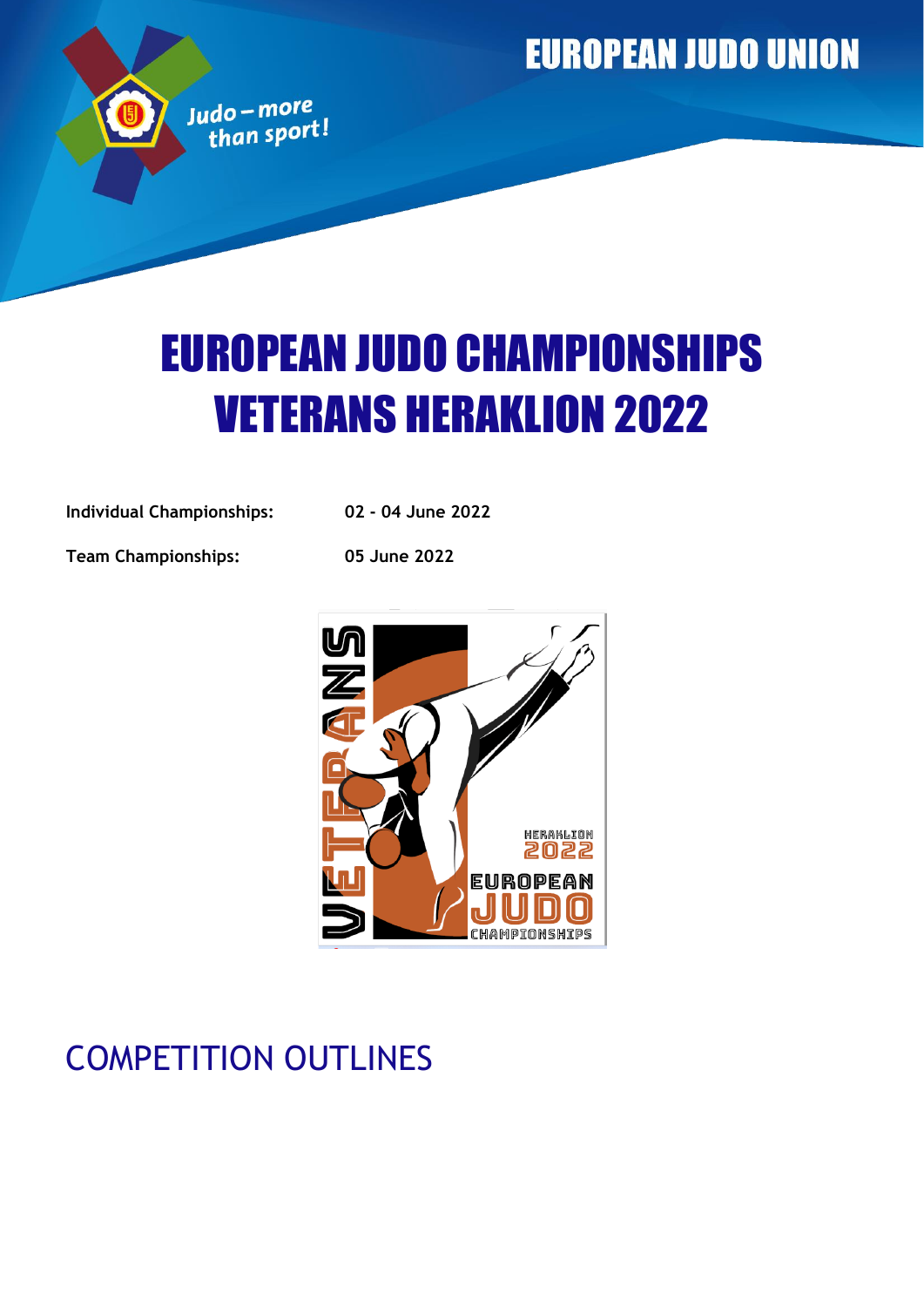



# **WORDS OF WELCOME**



**Otto Kneitinger** President European Judo Union

Dear Judo friends!

On behalf of the European Judo Union I am delighted to welcome you all to Heraklion, Greece for these European Championships for Veterans.

The EJU is pleased to have seen the steady growth in recent years in the number of participants. Of course, the on-going pandemic has provided all of us, participants, and organizers alike, with several challenges. I wish to take this opportunity to thank the National Judo Federation of Greece for its tremendous efforts to ensure the staging of this important event.

I also want to wish all participants the very best of luck as well as an enjoyable stay in Greece



**Dimitrios Michailidis** President Hellenic Judo Federation

Dear Judo Friends,

I welcome you to Heraklion, I welcome you to Greece, the Hellenic Judo Federation is proud to facilitate such a great event.

Heraklion is a city known for its hospitality, traditions has rich history and a very pleasant weather. During this event all participants will have a glimpse at what is the great city this is and taste the special flavors of the Crete island. It is such an honor to have great Veteran athletes for this event and watch them in action. This event is more than a sports event it is a festival of sport and I am looking forward to have all participants experience that.

I want to thank EJU for the trust they have shown to HJF and we have the opportunity to host this great Championships.

To all participant I wish they have a safe competition and great results.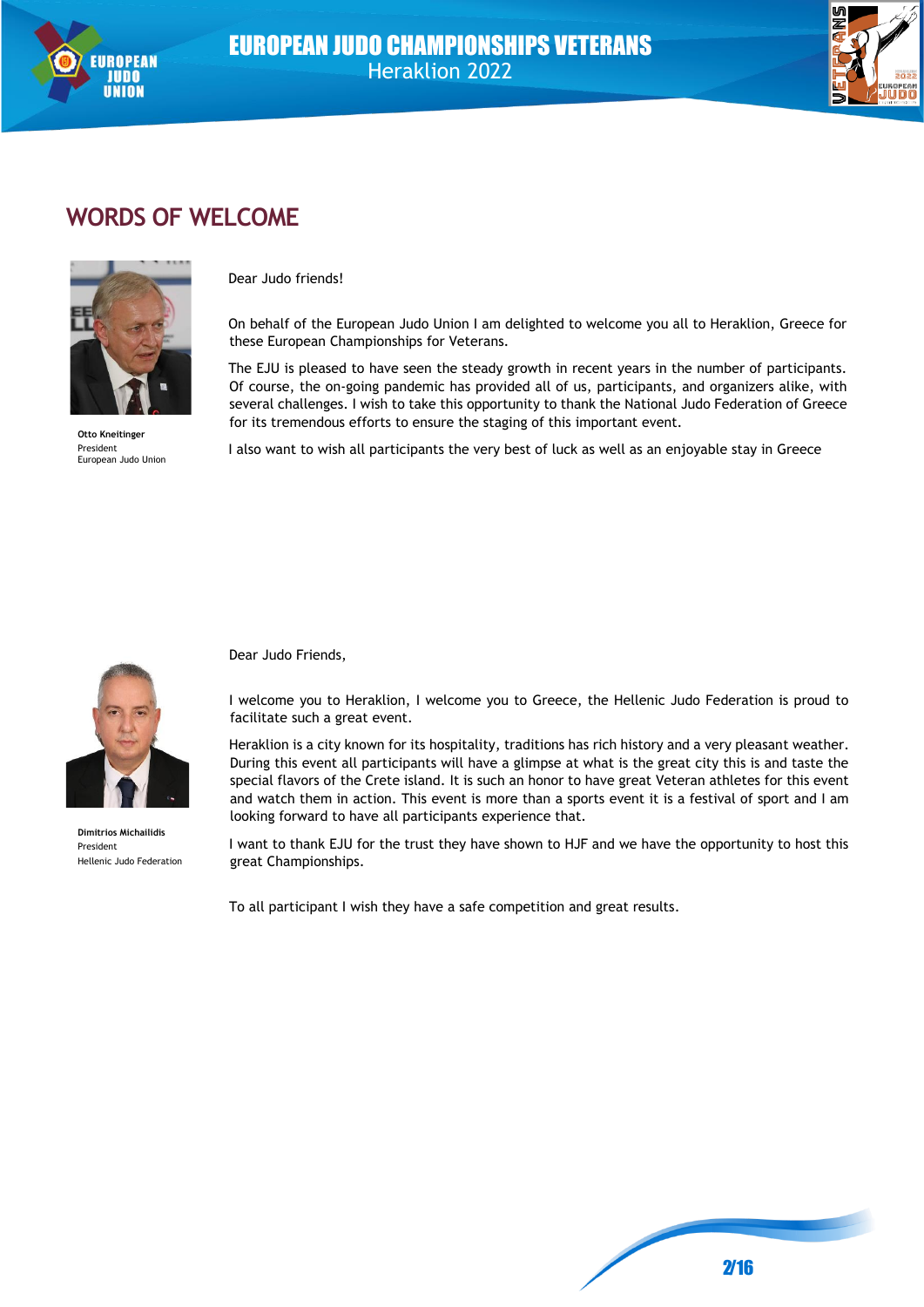



### **1. Regulations to minimize COVID-19 related risks**

#### **ANYONE NOT FOLLOWING THE LOCAL GOVERNMENT AND IJF COVID-19 PROTOCOLS WILL BE REMOVED FROM THE EVENT AND SUBJECT TO DISCIPLINARY ACTION!**

The fundamental principle throughout all EJU events during the COVID-19 era is to Protect and Be Protected by wearing a mask, sanitising, distancing and respecting the recommendations of the "Protocol for resuming IJF events during the COVID-19 pandemic" hereafter referred to as the IJF COVID-19 Protocol. All participants have the mutual responsibility to protect each other.

Each National Federation delegation participant (athlete, coach, team official, physiotherapist, doctor, President etc.) must have read and understood the latest version of the IJF COVID-19 Protocol which can be found here: covid.ijf.org

The COVID-19 vaccines provide protection to the vaccinated only against seriously falling ill, but not against getting infected or transmitting the virus to somebody else, even if the chances of the latter is very low. Therefore, until vaccination reaches a high level among the judo family and there are other effective preventive methods available, or until it is globally accepted to conduct activities without safety measures, all the participants of any EJU event must follow the same protocol (being PCR tested before the event, upon arrival, during the event (if necessary), wear a mask, wash hands, follow the bubble system, etc.) to protect and be protected, in the spirit of unity and solidarity which is in our community's moral code.

#### **COVID-19 DOCUMENTS**

All pre-event COVID-19 documents must be uploaded on the IJF platform: my.ijf.org before travelling. If assistance is required please contact headoffice@eju.net. Fourteen (14) days after the event, all data will be deleted.

#### **EVENT PARTICIPATION**

To participate in the European Judo Championships Veterans Heraklion 2022 each delegate is responsible to follow:

- The rules to enter the host country
- The Local Organising Committee's (LOC) Government COVID-19 measures
- The IJF COVID-19 Protocol rules

The LOC Government measures may be stricter than those detailed in the IJF COVID-19 protocol or vice versa, the stricter rules MUST be followed.

#### **INSURANCE**

It is the responsibility of the National Federation or every paricipant to ensure that in addition to their normal insurance they have sufficient insurance in place to cover any COVID-19-related costs, including repatriation. The LOC of the event and the EJU accept no liability for any claims relating to cancellation of the event due to COVID-19 or medical costs for any COVID-19 related illness that may affect a National Federation delegation member during the event.

#### **Before Travelling**

1. Check if you need a visa, and if yes - request it from the organiser. Please send a good quality passport copy (PDF) and filled in Visa Application form to the email: Ms. Vanessa Agapie, veteransheraklion@gmail.com. Please, see visa form uploaded.

2. Book accommodation and send a detailed rooming list. Last minute changes can be accommodated whilst the delegation waits in the bus or outside the hotel.

3. Present on arrival:

If you are FULLY vaccinated or recovered from Covid-19 disease in last 6 months before event:

1 PCR test which is not older than 72 hours before entering the bubble and vaccination certificate or recovery certificate If you are not vaccinated or partially vaccinated:

two (2) PCR tests done maximum eight (8) days before entering the bubble and taken at least (minimum) 48 hours apart (can be more than 48 hours).

Please make sure that all documents have also has an English version.

To maintain the required safety level at the EJU events, the following variants of vaccination are recognised as complete vaccination and the bearers as "fully vaccinated" within the validity period. In case the validity expires during an event, the status is upheld until the last day of the event.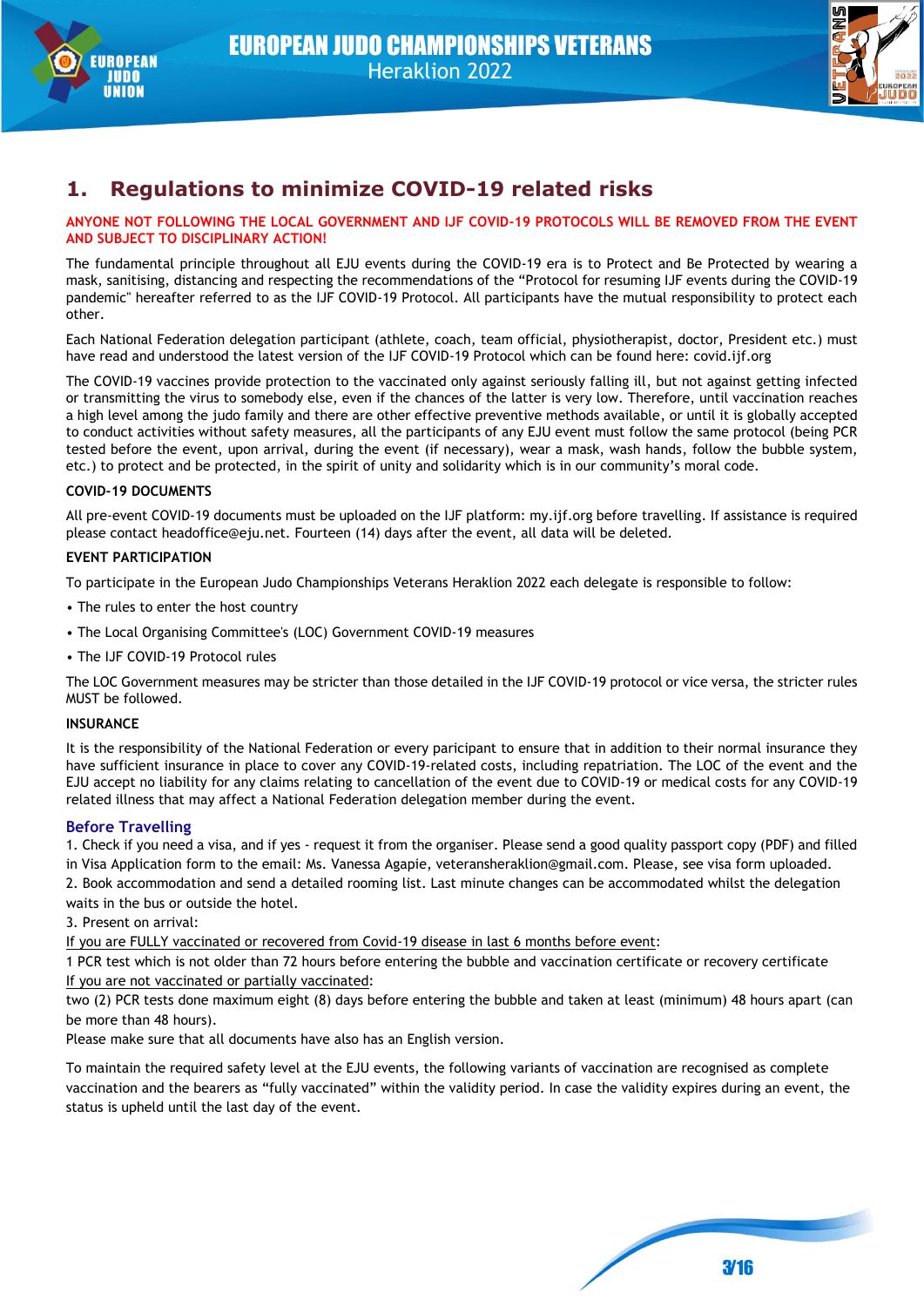



All vaccination types are accepted, not only EMA or WHO approved products.

| Type of protection                      | Minimum time elapsed                  | Maximum time elapsed            |
|-----------------------------------------|---------------------------------------|---------------------------------|
| 1 dose of and 1 dose vaccines (Janssen, | Minimum 28 days from receiving the    | Maximum 6 months from receiving |
| Sputnik Lite, or other)                 | dose                                  | the dose                        |
| 2 doses of any 2 dose vaccines          | Minimum 14 days from the 2nd dose     | Maximum 6 months from the 2nd   |
|                                         |                                       | dose                            |
| Booster doses: 3rd or additional dose   | Minimum 7 days from the last dose     | To be determined by the WHO,    |
| (2nd dose after a 1 dose vaccine)       |                                       | currently no end of validity    |
| Recovery from infection and 1 dose      | Minimum 14 days from receiving the    | Maximum 6 months from receiving |
|                                         | dose                                  | the dose                        |
| 1 dose and recovery from infection      | Minimum 11 days from the positive PCR | Maximum 6 months from the       |
|                                         | test                                  | positive PCR test               |
| Recovery from infection                 | Minimum 11 days from the positive PCR | Maximum 6 months from the       |
|                                         | test                                  | positive PCR test               |

During the period when the tests are done you should stay isolated and limit contact with other people as much as possible. If you experience any kind of symptoms do not start to travel (even with two negative PCR tests).

4. Present upon arrival IJF Liability Release Waiver which is uploaded to my.ijf.org and can be found under the link: https://www.ijf.org/covid19/2663 and on EJU homepage for every event.

5. Present upon arrival Medical certificate which can be issued by any medical doctor authorised to issue such document that certifies that the participant is fit for entering the competition. This document must be issued not earlier as 30 days before the start of the competition.

5. **PCR tests, Vaccination Certificate/Recovery Certificate, Medical Cerificate & Liability Release Waiver must be uploaded to the platform my.ijf.org by NF administrator well in advance BEFORE TEAM ARRIVAL.**

#### **Entering Greece**

The following must be brought/at hand for border control:

1. Passport, ID, and applicable visas, as required.

- All regular border-crossing regulations must be followed regarding the validity of passports and visas, as applicable for each respective country
- Border control officers will check documents (passports or other documents that contain similar information)
- 2. Negative PCR test not older than 72 hours

3. Rules to enter the country can be found under the link: https://travel.gov.gr/#/

Please, check if you need some special documents.

#### **Entering a bubble**

The event venues (hotels, sport hall, training hall etc.) will be classified as bubbles and to reduce risk a "bubble to bubble" concept will be used. People are NOT allowed to leave their bubble as contamination could occur endangering the safety of the event and the health of the participants.

1. One (1) PCR test per participant will be performed immediately upon arrival. The test will be held in AORAKIA STADIUM. Until test results are obtained, all participants must remain in their hotel rooms, where water and any paid meals will be ensured until the receipt of the test results.

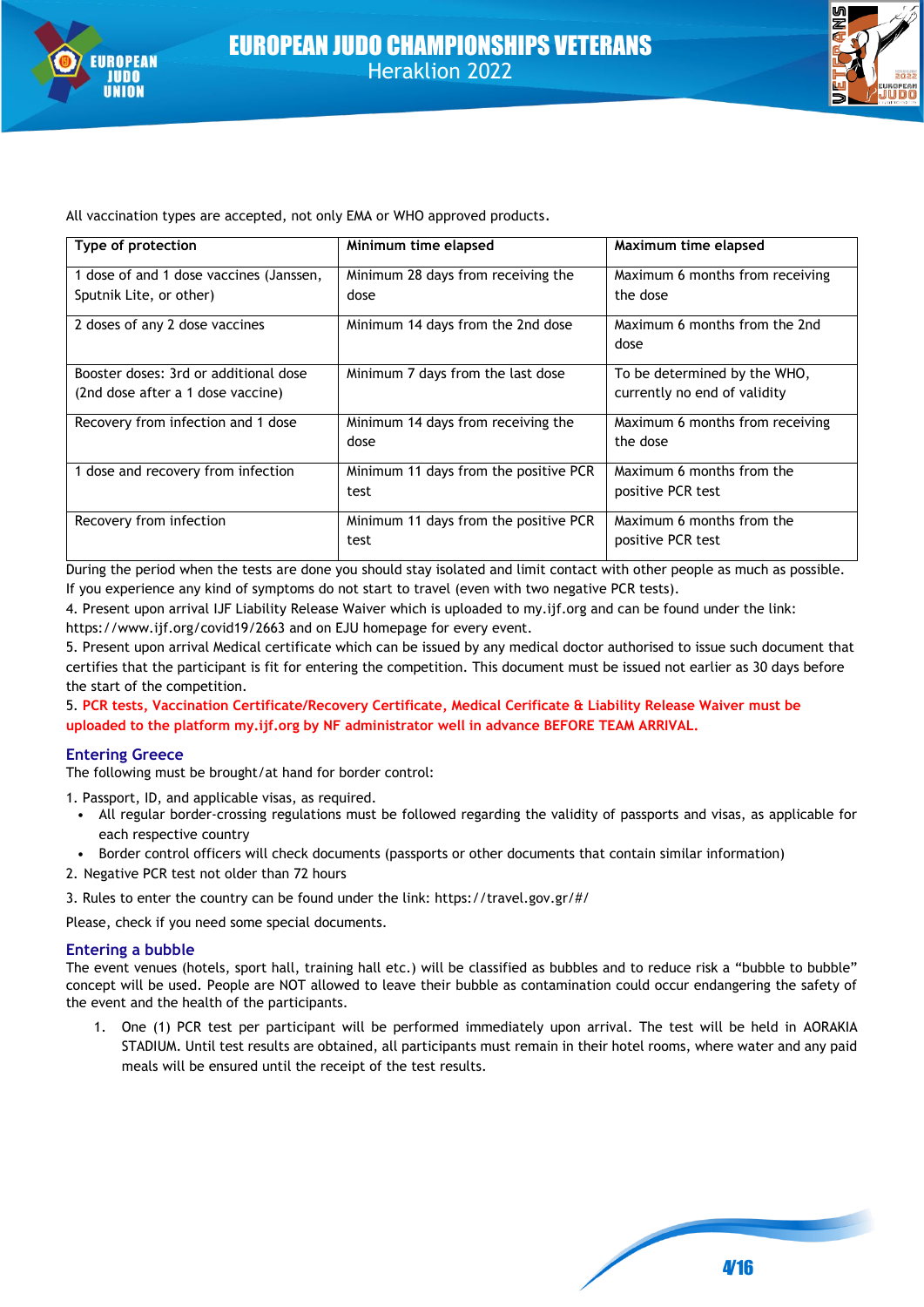



#### 2. **REQUIRED ARRIVAL SCHEDULE AND PCR TESTING**

To ensure that testing and following procedures can be performed on time, all participants that wish to compete or be present on EC Veterans must arrive at official hotels according to schedule below:

• All athletes must arrive at least 2 days before the day when they compete not later than 17:00.

Participants will be RT-PCR tested for SARS-CoV-2, using nasopharyngeal (nose + throat) swab by authorised medical staff.

Testing times: Tuesday, May 31st, 2022, 09:00 - 19:00

Wednesday, June 01st, 2022, 09:00 - 19:00 Thursday, June 02nd, 2022, 09:00 - 19:00 Friday, June 03rd, 2022, 09:00 - 19:00

**Waiting time for results not more than 6 hours from taking the sample.**

- 3. Costs of PCR testing will be charged to the participants. Cost per PCR test: **80€**
- 4. **Antigen re-test for athletes will be done for those who will take part in the team event.**
- 5. If any other conditions and requirements will arise till the start of the event they will be informed additionally.

#### **Throughout your stay**

1. Wash/sanitise your hands regularly, especially if you have had contact with a person or an object. Competitors should wash and disinfect their hands and feet regularly, especially before the warm-up and the contest.

2. No handshake - greet each other with a bow.

3. Wear a mask at all times (change it at least twice a day). Exceptions: masks are not obligatory on the Field of Play tatami, on the warm-up tatami whilst warming up or on the training tatami whilst training. Masks may be removed while eating in dining areas. Coaches can remove their masks when entering the coach box, but must replace it when leaving the coach box.

4. Maintain 1.5 m distance at all times, except for competitors during training, their contests and during warming up with ONE PARTNER.

5. Submit yourselves to contactless temperature measurement by the organiser on arrival at the point of entry in the country, at accommodation premises, throughout the competition venue and at any official venue of the event, to be accepted by all accredited population.

Anyone registering a high temperature will be asked to remain outside and their Delegation COVID-19 Manager, the LOC COVID-19 Manager and the EJU COVID-19 Manager will be contacted. An opportunity to recheck their temperature will be given, if it is still high a final decision will be made by the LOC COVID-19 Manager and the EJU COVID-19 Manager.

#### **In case of positive result**

In case of a positive test result the host country Government procedure will be followed.

Quarantine period: 5 days

Quarantine hotel: the same hotel where they are accommodated

Hotel address: See Official Hotels

Rates: normal hotel rate Full Board single room during time of the event. From Monday after the event regular hotel price will be charged. Anyone with a positive test MUST stay in the quarantine hotel provided by the organiser. The cost must be paid by the National Federation.

#### **Insurance**

It is the responsibility of each participant to ensure that in addition to their normal insurance they have sufficient insurance in place to cover any COVID-19-related costs. The organiser of the event and the EJU accept no liability for any claims relating to cancellation of the event due to COVID-19 or medical costs for any COVID-19 related illness that may affect a National Federation delegation member during the event.

#### **Symptoms after arrival**

Anyone who experiences symptoms after arrival must immediately contact their Team COVID-19 Manager EJU Covid Manager: Dr Arnold Brons - abronsjbn@gmail.com - +31 6 52 47 36 63 Local Covid Manager: Dr Ifigenia Tzartzalou- veteransheraklion@gmail.com +306944618173

#### **Exit tests**

Exit tests may be booked with the organiser, if required. Where to book: by PCT test form. Price: PCR test:80€, antigen test: 15 €.

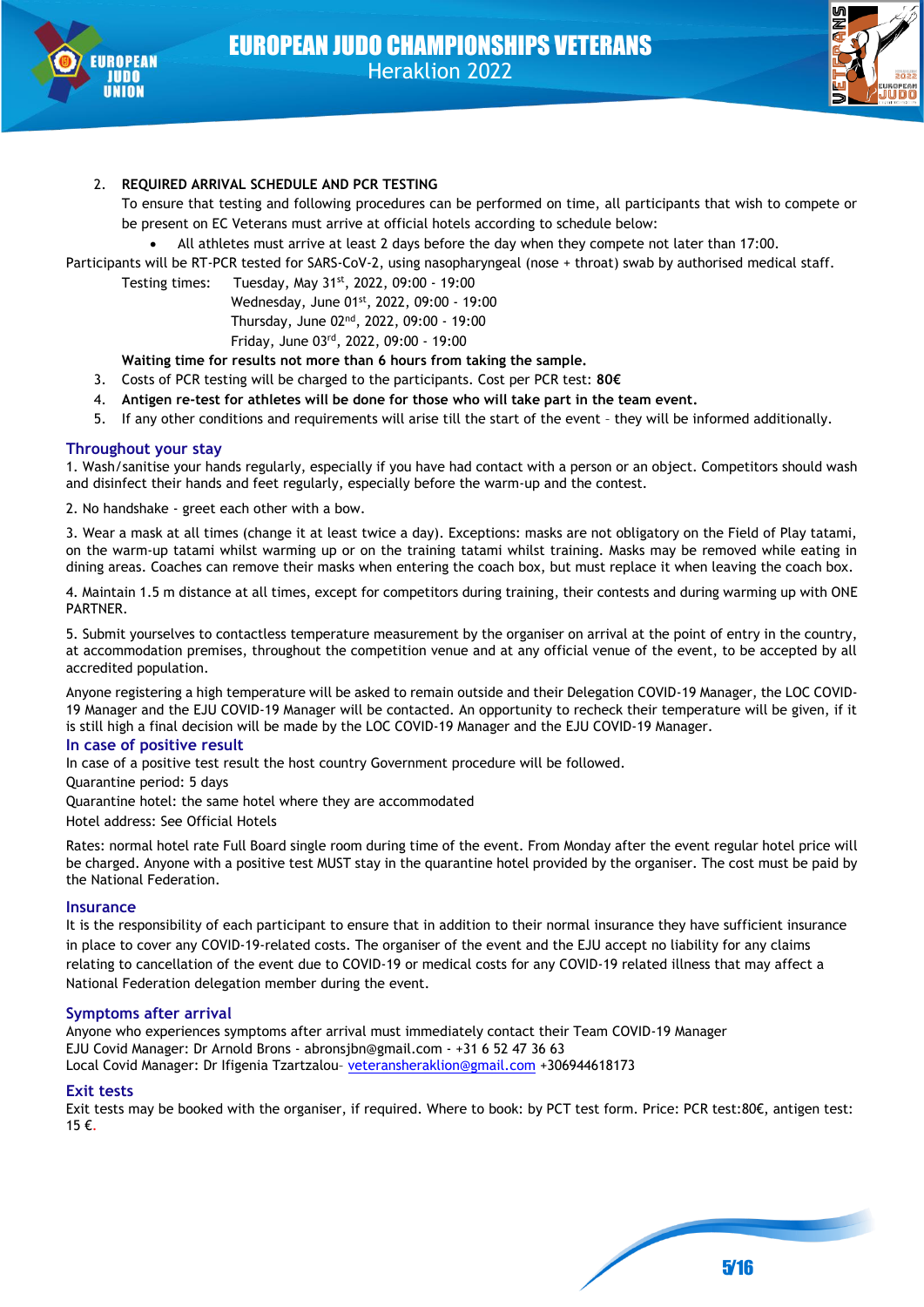



# **2. COMPETITION PROGRAMME**

| <b>Time</b>     | <b>PROGRAMME</b>                                                                        | <b>Place</b>      |
|-----------------|-----------------------------------------------------------------------------------------|-------------------|
|                 | Wednesday, 01st June                                                                    |                   |
| $12:00 - 19:00$ | <b>PCR Testing</b>                                                                      | 2 AORAKIA STADIUM |
| $10:00 - 16:30$ | EJU Accreditation/Entry Fee/Media accreditation                                         | 2 AORAKIA STADIUM |
| $10:00 - 16:30$ | Official accommodation and transfers - Organiser financials                             | 2 AORAKIA STADIUM |
| $16:00 - 16:30$ | Unofficial weigh-in: M5, M6, M7, M8, M9                                                 | 2 AORAKIA STADIUM |
| $16:30 - 18:00$ | Official weigh- in: M5, M6, M7, M8, M9                                                  | 2 AORAKIA STADIUM |
| 19:00           | Technical Draw: M5, M6, M7, M8, M9                                                      | 2 AORAKIA STADIUM |
|                 | Thursday, 02 <sup>nd</sup> June - M5, M6, M7, M8, M9                                    |                   |
| 12:00 - 19:00   | <b>PCR Testing</b>                                                                      | 2 AORAKIA STADIUM |
| 08:30           | <b>Referees Meeting</b>                                                                 | 2 AORAKIA STADIUM |
| 09:30           | Preliminaries & Repechage                                                               | 2 AORAKIA STADIUM |
| $10:00 - 16:30$ | Official accommodation and transfers - Organiser financials                             | 2 AORAKIA STADIUM |
| 13:00 - 16:30   | EJU Accreditation/Entry Fee/Media accreditation                                         | 2 AORAKIA STADIUM |
| 16:00           | <b>Finals</b>                                                                           | 2 AORAKIA STADIUM |
| $16:00 - 16:30$ | Unofficial weigh-in: M3, M4                                                             | 2 AORAKIA STADIUM |
| $16:30 - 18:00$ | Official weigh- in: M3, M4                                                              | 2 AORAKIA STADIUM |
| 19:00           | Technical draw: M3, M4                                                                  | 2 AORAKIA STADIUM |
|                 | Friday, 03rd June - M3, M4                                                              |                   |
| 12:00 - 19:00   | <b>PCR Testing</b>                                                                      | 2 AORAKIA STADIUM |
| 09:30           | Preliminaries & Repechage                                                               | 2 AORAKIA STADIUM |
| $12:00 - 16:30$ | Official accommodation and transfers - Organiser financials                             | 2 AORAKIA STADIUM |
| 13:00 - 16:30   | EJU Accreditation/Entry Fee/Media accreditation                                         | 2 AORAKIA STADIUM |
| 15:30           | <b>Opening Ceremony</b>                                                                 | 2 AORAKIA STADIUM |
| 16:00           | <b>Finals</b>                                                                           | 2 AORAKIA STADIUM |
| 16:00 - 16:30   | Unofficial weigh-in: F1-F9; M1, M2                                                      | 2 AORAKIA STADIUM |
| $16:30 - 18:00$ | Official weigh- in: F1-F9; M1, M2                                                       | 2 AORAKIA STADIUM |
| 19:00           | Technical draw: F1-F9; M1, M2                                                           | 2 AORAKIA STADIUM |
|                 | Saturday, 04th June - F1-F9; M1, M2                                                     |                   |
| 09:30           | Preliminaries & Repechage                                                               | 2 AORAKIA STADIUM |
| $12:00 - 16:30$ | Official accommodation and transfers - Organiser financials                             | 2 AORAKIA STADIUM |
| 13:00 - 16:30   | EJU Accreditation/Entry Fee/Media accreditation                                         | 2 AORAKIA STADIUM |
| 16:00           | <b>Finals</b>                                                                           | 2 AORAKIA STADIUM |
| 16:30 - 18:00   | Official weigh- in<br>(for athletes who did not compete in individual competition)      | 2 AORAKIA STADIUM |
| 19:00           | <b>Technical Draw</b>                                                                   | 2 AORAKIA STADIUM |
|                 | Sunday, 05 <sup>th</sup> June - Teams Women (30, 50) Teams Men (30, 50) Mixed Team (40) |                   |
| 09:30           | Preliminaries & Repechage                                                               | 2 AORAKIA STADIUM |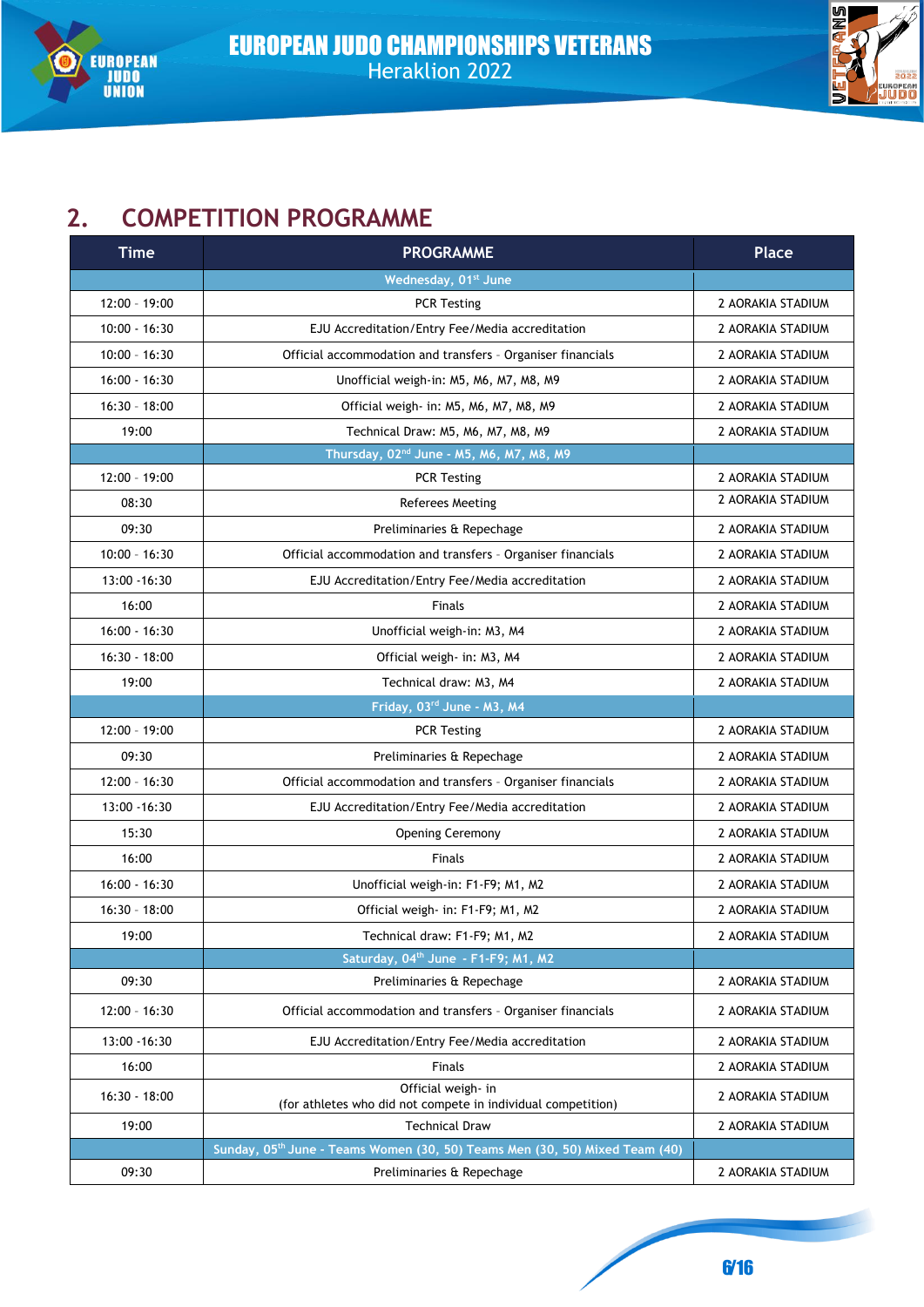



| 14:15 | Handover of the flag | 2 AORAKIA STADIUM |
|-------|----------------------|-------------------|
| 14:30 | Finals               | : AORAKIA STADIUM |

**Attention: The programme is provisional. The schedule of the contests may be modified according to the total number of entries.** 

# **3.COMPETITION VENUE**

#### **2 AORAKIA STADIUM**

*Address:* http://www.stadia.gr/dyoaorakia/dyoaorakia-gr.html



# **4.ORGANISER Hellenic Judo Federation**

*Address: Ethnarchou Makariou 2, Peace and Friendship Stadium, Piraeus Attica Email:* directorhjf@yahoo.gr

#### *Emergency contacts:*

| General matters: | Ms. Salomi Iliadou; +306984118880; veteransheraklion@gmail.com          |
|------------------|-------------------------------------------------------------------------|
| Accommodation:   | Mr. John Moudoufaris; +30 6972148402; judoheraklion2022@kosmosevents.gr |
| Transfers:       | Mr. Thodoris Sotiriadis; +30 6936898190; transfers@kosmostravel.gr      |

# **5.PARTICIPATION**

All participating delegates must have a valid IJF card and be inscribed in judobase (**www.judobase.org**) by their National Federation.

Any delegate is eligible to inscribe in a competition provided he/she is:

- Not under a disciplinary suspension.
- Not under suspension for anti-doping rule violation.
- Not under medical suspension.
- Healthy and fit for competition.
- Do not carry any communicable diseases that may risk other delegates' health.
- Hold a current and valid licence (membership) issued by a National Federation
- currently affiliated to the EJU.
- Pay the appropriate entry fees in full before the deadline set in the event outlines.
- Check in at registration (see schedule of Registration in the event outlines).
- Meet the specific weigh-in requirements.

• Provide photographic proof of their identity and date of birth using a valid current passport or a current national I.D. Card. • All players must have obtained the minimum grade of first kyu.

• Sufficient technical knowledge (know the terminology and can execute all the techniques in the IJF SOR Appendix H) and understand fully the IJF sport and refereeing rules.

• Participants must also satisfy all regulations in the IJF COVID-19 Protocol and COVID-19 local protocol.

Athletes have to upload their medical certificate to compete, issued (maximum 30 days before the start of, and valid for the full length of the championships) by an authorised body of the country they represent to **my.ijf.org** (for help contact **alla.hoesl@eju.net**). Athletes might be asked to present the hard copy of their certificate upon request.

Certificates must be issued in or translated into English language.

The minimum age for participation in the European judo Championships Veterans is to be 30 years or over in the year of the event.

This defines the age at which players first become eligible to compete. Once a player has become eligible, they will be allocated into their appropriate five-year age category i.e. M1/F1 will consist of competitors who have their 30th, 31st, 32nd, 33rd or 34th birthday and the M2/F2 will consist of players who have their 35th, 36th, 37th, 38th or 39th birthday at any date during the year of the European Championships.

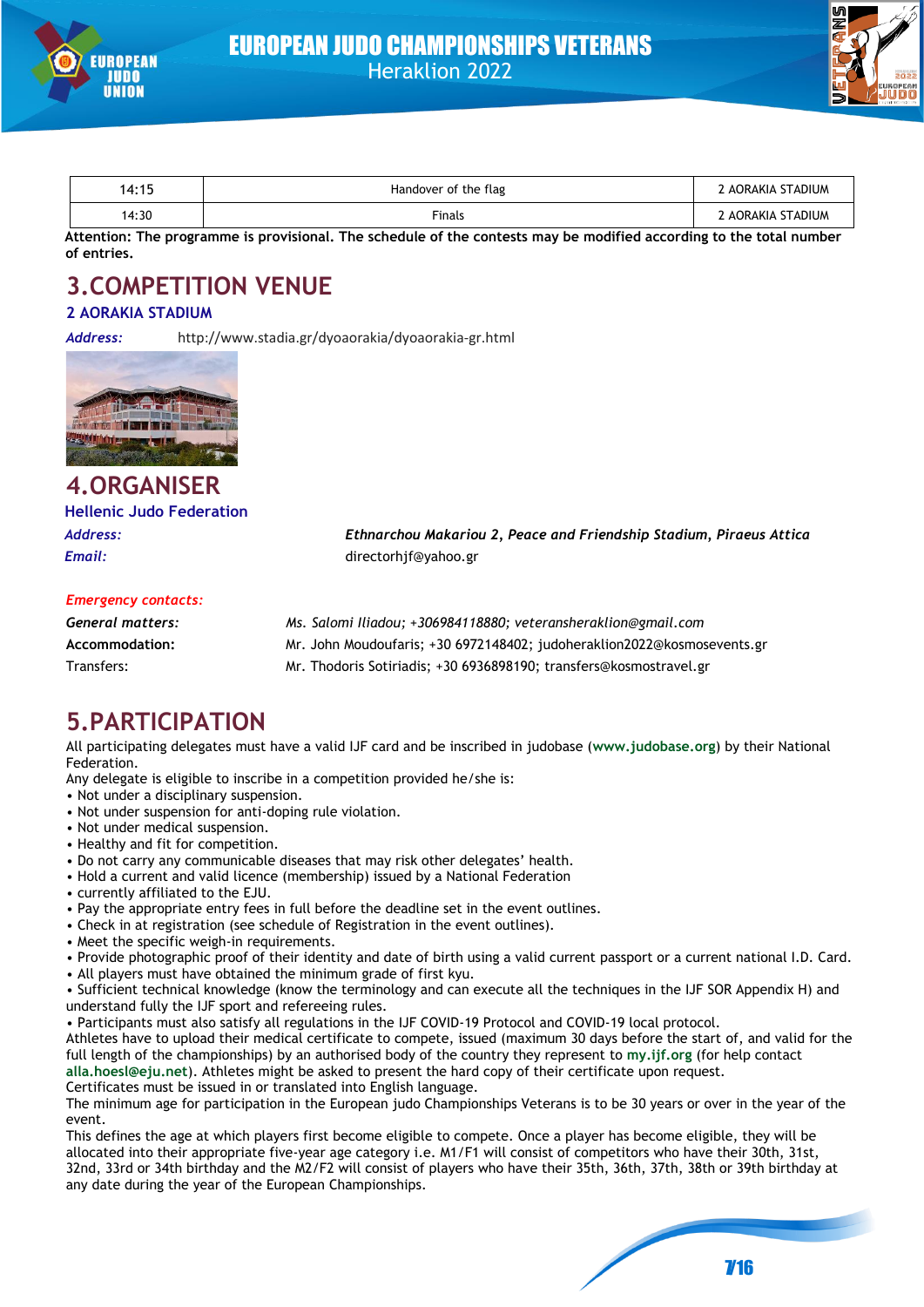



The nationality of competitors will be taken as that which is indicated in their current passport or current national identity card.

#### **Individual**

Each National Federation affiliated with the European Judo Union may enter as many competitors as it desires. Each athlete competes only in one weight category, the one in which they are enrolled.

#### **Team**

The team name can only be the country name and in case of more teams in one age group from one country it must be Country name plus number, for instance Great Britain 1, Great Britain 2, etc.

#### **Team Women (30, 50), Team Men (30, 50)**

The team should consist of 5 competitors, one in every official weight category. Substitutes are authorised in weight categories; a team can consist of maximum 10 competitors. In order to be represented, the team must be composed of at least 3 competitors who can take part in 3 different weight categories. **A team can have one team member from another country**.

#### **Mixed Team event (From 40 to 49 years old)**

The team should consist of 6 competitors, one in every official weight category. Substitutes are authorised in weight categories; a team can consist of maximum 12 competitors. In order to be represented, the team must be composed of at least 4 competitors who can take part in 4 different weight categories. A team can have two team members from one or two different countries (substitutes included) except if the team is composed of 4 competitors, then only one foreign athlete is allowed (rule of the majority). In all the cases the name of the team will be that of the country whose fighters are in the majority.

### **6.INSCRIPTION**

#### **JUDOBASE Registration**

All participants and delegates must be in possession of an IJF ID Card (either International or Kata/Veteran) and registered for this event in the IJF Registration System (**JUDOBASE)**: [https://admin.judobase.org/.](https://admin.judobase.org/) This registration should be made through the National Federation by 23rd **May 2022**. For assistance please contact registration@ijf.org or [headoffice@eju.net](mailto:headoffice@eju.net) before the end of the deadline. After the deadline, further registrations (late entries, replacements) are exclusively handled during accreditation according to the following rules:

|                                            | <b>NO IJF Official</b><br><b>ID Card</b> | Late entry IJF Official<br><b>ID Card: YES</b> | Replacement<br>(within one delegation/club)<br><b>IJF Official ID Card: YES</b> | Please note:<br>Late entry fee must be paid at accreditation.                                                                  |  |  |
|--------------------------------------------|------------------------------------------|------------------------------------------------|---------------------------------------------------------------------------------|--------------------------------------------------------------------------------------------------------------------------------|--|--|
| <b>Competitors</b>                         | ENTRY NOT<br><b>POSSIBLE</b>             | 30€                                            | No Charge                                                                       | Persons without IJF ID Card can only be entered on<br>spot, if IJF ID Card will be ordered before the end<br>of Accreditation. |  |  |
| <b>Other delegates</b><br>(HoD, Coaches, ) | REPLACEMENT<br>NOT POSSIBLE              | No Charge                                      | No Charge                                                                       | Persons, who are banned by their Federation,<br>cannot be entered as a late entry or replacement.                              |  |  |

# **7.ENTRY FEE**

The entry fee is **125 Euro** per competitor (no matter whether they participate in individual, team or in both competitions). This fee will be collected in cash on spot during accreditation by the organiser.

For other payment options – please, contact the organiser: veteransheraklion@gmail.com

# **8.DEADLINES**

Visa Application (Form 3): Friday, 13<sup>th</sup> May 2022 Hotel Reservation & payment: Friday, 13<sup>th</sup> May 2022 Travel details: Friday, 20<sup>th</sup> May 2022 JUDOBASE Registration: Monday, 23rd May 2022

Payment entry fee:  $\frac{1}{2}$  via bank transfer before 13<sup>th</sup> May 2022 or cash during accreditation

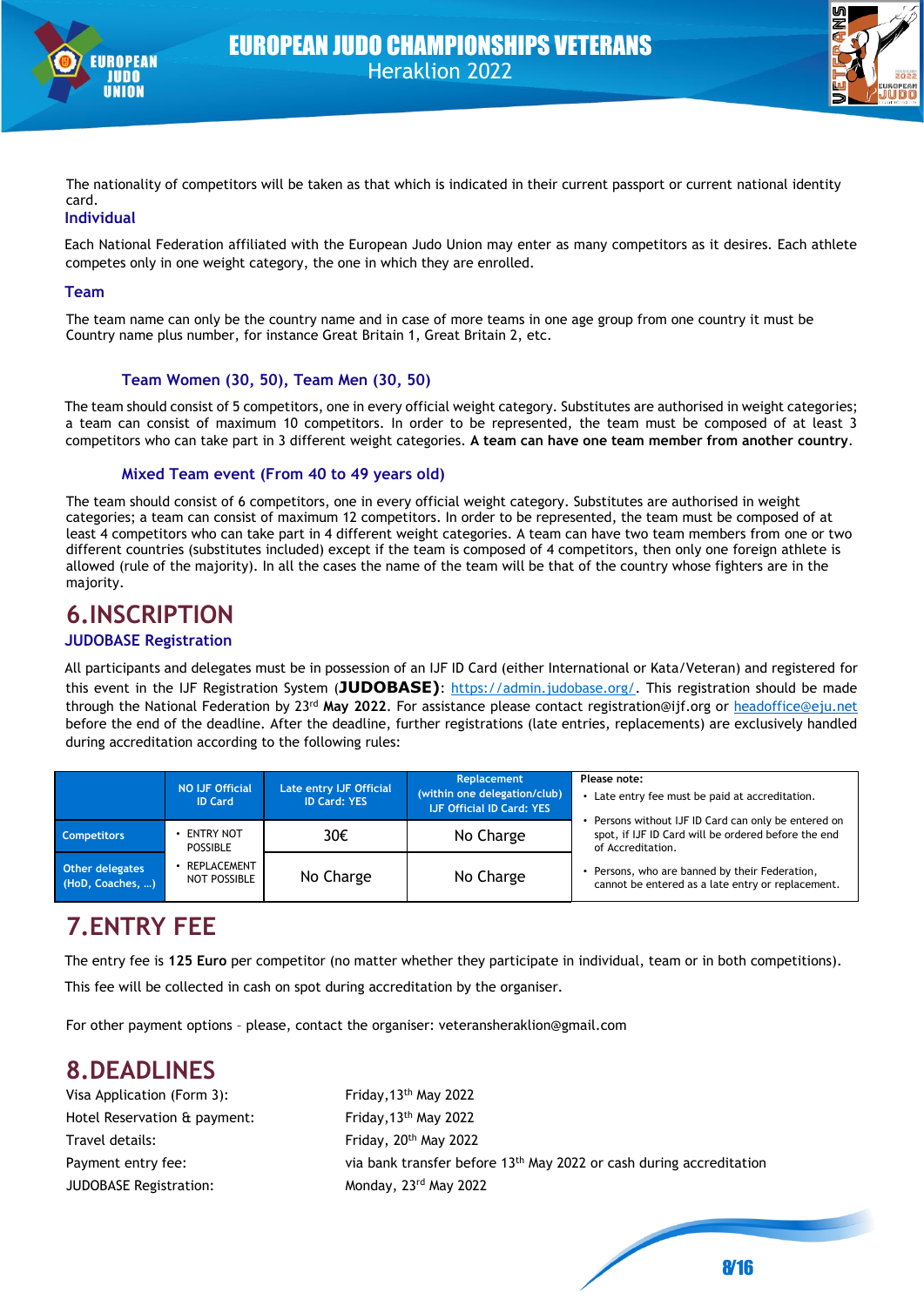



# **9.ACCREDITATION**

The times and place for check-in and accreditation are specified in the programme. Participants must arrive and check-in within the time limits provided. For each competitor, passport or national ID card (indicating nationality and date of birth) or a copy of one of these documents must be presented to the EJU official. Name and category, as registered in JUDOBASE, must be confirmed with the EJU official. No inscription will be accepted after the end of the accreditation (see programme).

**Visit accreditation is ONLY possible after you received the negative PCR test result done on spot!!!!**

#### **Finances EJU**

The federations must be in order with the annual fee and other financial obligations to the EJU. The entry fee per competitor must be paid at accreditation.

#### **Organiser finances**

For participants, booked with the organiser, the organiser checks that all payments for hotel accommodation have been settled. Any pending invoices with the organiser should be settled here. The delegations' departure date, time, number of people and travel details are also confirmed at this stage. A contact name and number for each delegation should be given.

Accreditation cards are handed over after finishing the whole accreditation process. The EJU accreditation cards for the European Championships must be presented at the official weigh-in and before each contest.

# **10.DURATION OF CONTEST**

**M1/F1 to M6/F6: 3 minutes** and **Golden Score without a limit**. **M7/F7 and over: 2,5 minutes** and **Golden Score of max. 1 minute**. If a tie exists at the end of the one minute golden score, the Central Referee, in consultation with the Table Jury, will agree on a final decision to select the winner (without calling hantei).

**Team: 3 minutes** and **Golden Score without a limit**.

# **11.TECHNICAL INFORMATION**

#### **11.1 AGE CATEGORIES Individual**

The age category of the competitors is determined by their year of birth according to the table below:

|                 |     |                 | Age Division | Female         | Male           |
|-----------------|-----|-----------------|--------------|----------------|----------------|
| Age From Age To |     | YOB from YOB to |              | Category       | Category       |
| 30              | 34  |                 | 1988         | F1             | M1             |
| 35              | 39  | 1987            | 1983         | F <sub>2</sub> | M <sub>2</sub> |
| 40              | 44  | 1982            | 1978         | F3             | M <sub>3</sub> |
| 45              | 49  | 1977            | 1973         | F4             | M4             |
| 50              | 54  | 1972            | 1968         | F <sub>5</sub> | M <sub>5</sub> |
| 55              | 59  | 1963<br>1967    |              | F6             | M6             |
| 60              | 64  | 1958<br>1962    |              | F7             | M7             |
| 65              | 69  | 1953<br>1957    |              | F8             | M <sub>8</sub> |
| 70+             | 70+ | 1952            |              | F9             | M9             |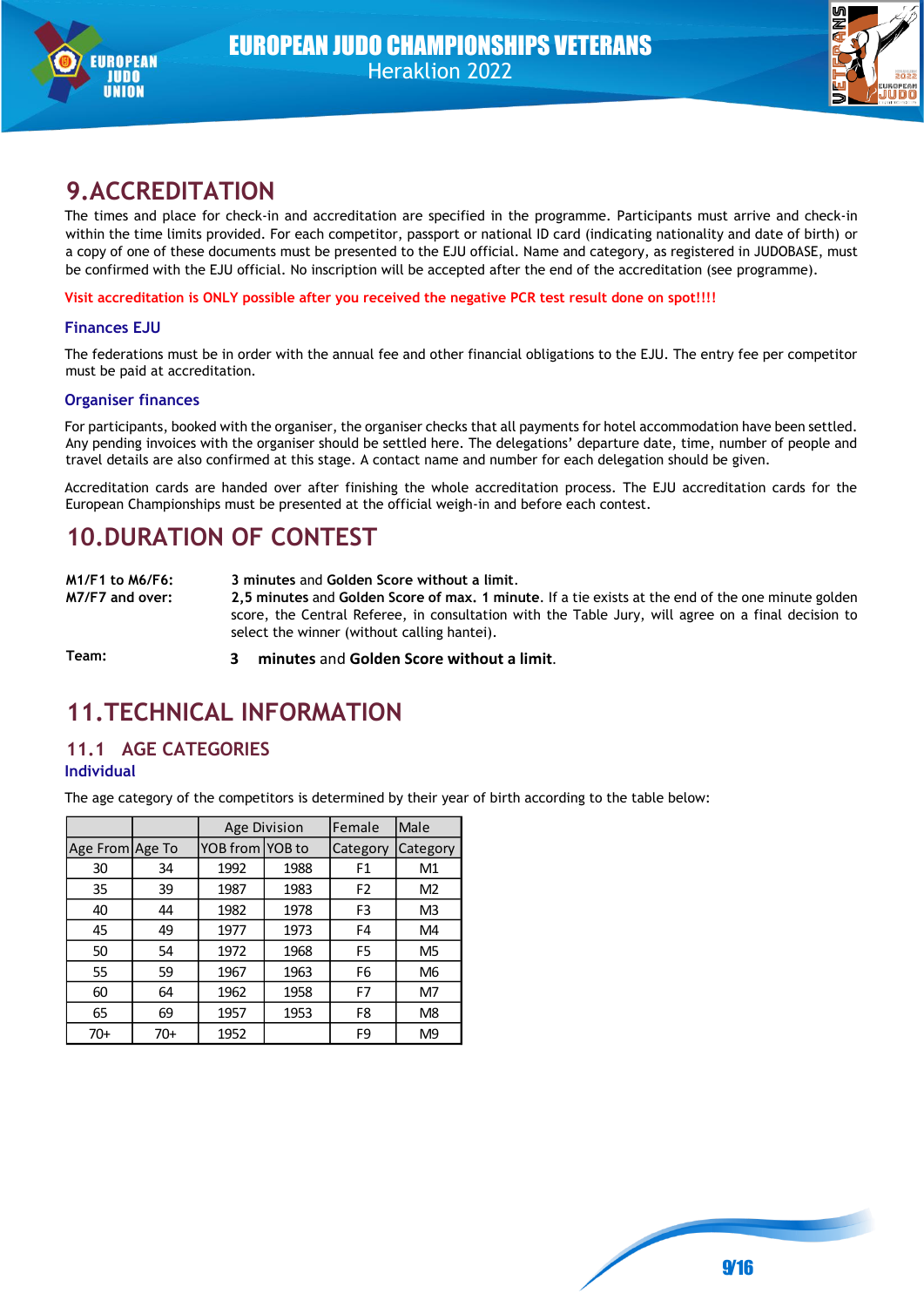



#### **Team Women or Team Men**

The age category of the competitors is determined by their year of birth according to the table below (no exceptions possible):

|          |        | Age Division               |      | Female      | Male     |  |
|----------|--------|----------------------------|------|-------------|----------|--|
| Age From | Age To | <b>YOB</b> from<br>IYOB to |      | Category    | Category |  |
| 30       | 39     | 1992<br>1983               |      | <b>TF30</b> | TM30     |  |
|          |        |                            |      |             |          |  |
| 50       | 64     | 1972                       | 1958 | <b>TF50</b> | TM50     |  |

#### **Mixed Team TFM 40**

|          |        |                    | Age Division | Category |  |                 |
|----------|--------|--------------------|--------------|----------|--|-----------------|
| Age From | Age To | YOB to<br>YOB from |              |          |  | (Female & Male) |
|          |        |                    |              |          |  |                 |
| 40       | 49     | 1982<br>1973       |              | TFM 40   |  |                 |

#### **11.2 WEIGHT CATEGORIES Individual**

| Women: |  |  | -48 kg, -52 kg, -57 kg, -63 kg, -70 kg, -78 kg, +78 kg   |
|--------|--|--|----------------------------------------------------------|
| Men:   |  |  | -60 kg, -66 kg, -73 kg, -81 kg, -90 kg, -100 kg, +100 kg |

#### **Team (Women TF30/TF50; Men TM30/TM50)**

Women: -52 kg, -57 kg, -63 kg, -70 kg, +70 kg

Men: -66 kg, -73 kg, -81 kg, -90 kg, +90 kg

#### **Mixed Team (TFM40)**

Official team: -57 kg, -73 kg, - 70 kg, -90 kg, + 70 kg, + 90 kg

#### **11.3 COMPETITION FORMULA**

#### **Individual**

Competition systems according to number of participants:

- 6 and more entries: Double repechage
- 3,4,5 entries: Round robin
- 2 entries: better of 2 fights, if 1-1 the third match will decide

If the number of participants in a category is not sufficient, (age and/or weight) categories will be combined in accordance with the IJF SOR.

#### **Team**

The competitions will be arranged on a double repechage system.

The competitions will be held from lightest to heaviest weight category (according to 10.2).

Before each round the team leader must present the line-up of the team to the EJU Official. At each round he/she has the right to replace one or several competitors by other competitors of the corresponding weight category or from the next lower category.

If at the end of the contest there is not at least a difference of a Waza-ari between the two competitors, the contest will continue according to Golden Score rule.

The number of contests won will decide the winning team. In the case of equal number of contests won and total of winning scores, one category will be drawn for immediate golden score.

Scores will be given as follows: **Ippon Gachi**/Sogo Gachi/Fusen Gachi/Kiken Gachi: **10** points, **Waza-ari**: **1** point.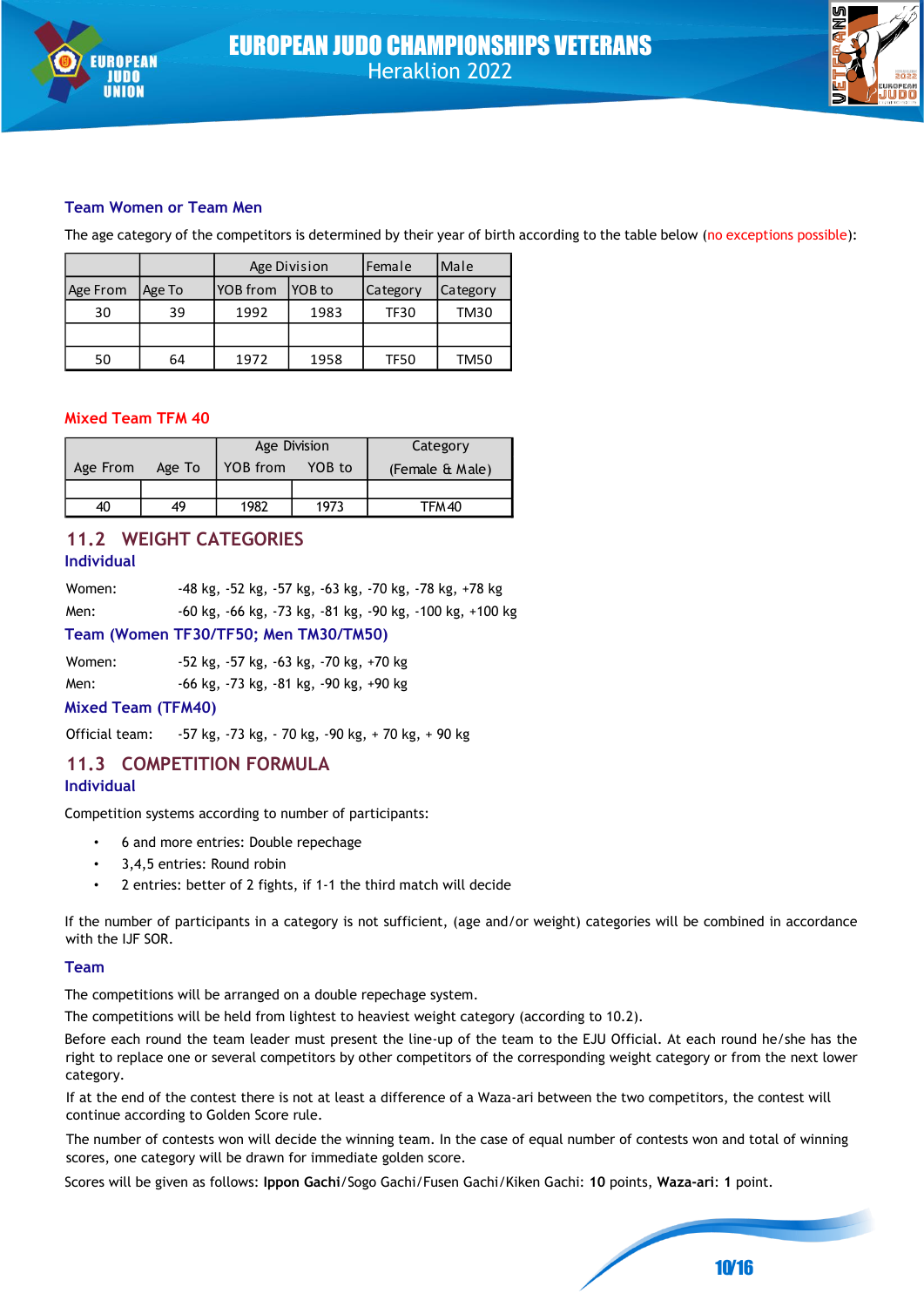



# **11.4 WEIGH-IN**

#### **Individual**

The official weigh-in takes place the day before the competition for the age division concerned. The official scales are available the whole day for unofficial weight control.

Exact times and place for weigh-in can be found in the programme. The weight of the competitors must fall within the category in which they are enrolled. The competitors

- presenting themselves after the closing of the weigh-in, cannot participate at the competition.
- can present themselves only one time on the scales during the official weigh-in.
- must present their **EJU Accreditation and Passport** (or national ID card indicating nationality and date of birth) at the official weigh-in.

#### **Team**

Competitors who successfully completed their weigh-in and competed in the Individual Veteran European Championships do not need to weigh in again. The same weight category will be used.

#### **11.5 DRAW**

A technical draw will be held the evening before respective age and weight categories. The list of participants will be published and announced 30 minutes before the start of the draw in order to give the opportunity to each participant to check that all inscribed competitors are on these lists and that they are under the right category. No corrections can be made after the draw.

#### **11.6 SEEDING**

In the veterans' event, there is no seeding, because competitors move into a new age category every five years and therefore enter in a new group of competitors.

# **12.AWARDS**

#### **Individual**

Each athlete who has won a medal must be present at the ceremony to receive their medal personally.

Any athlete who is absent from the awards ceremony without a good reason may forfeit the medal.

Athletes must attend the medal ceremony barefoot, without any hat, cap or any similar head covering and wearing their IJF approved white judogi that conforms to the IJF judogi rules with special attention being paid to the publicity rule. If it is not clean, then they must wear a reserve judogi.

It is strictly prohibited for athletes on the podium to have national flags or similar items other than those on their judogi. Any demonstration with religious, political, personal or commercial connotation is prohibited.

Medals will only be awarded to competitors who have actually fought in the category. The number of players competing determines the eventual medal allocation.

The medal distribution rule is as follows:

• One player - no medal will be awarded

• Two players – two medals awarded only if the second placed player has won at least one contest. In the case of no contest won there will only be one medal awarded.

• Three players – three medals will be awarded only if the third-place player has won at least one contest. In the case of no contest won there will only be two medals awarded

- Four players three medals awarded
- Five players three medals awarded
- Six or more players four medals awarded

If a category has been combined the only medals awarded will be the one set of medals for the competitors in that combined category.

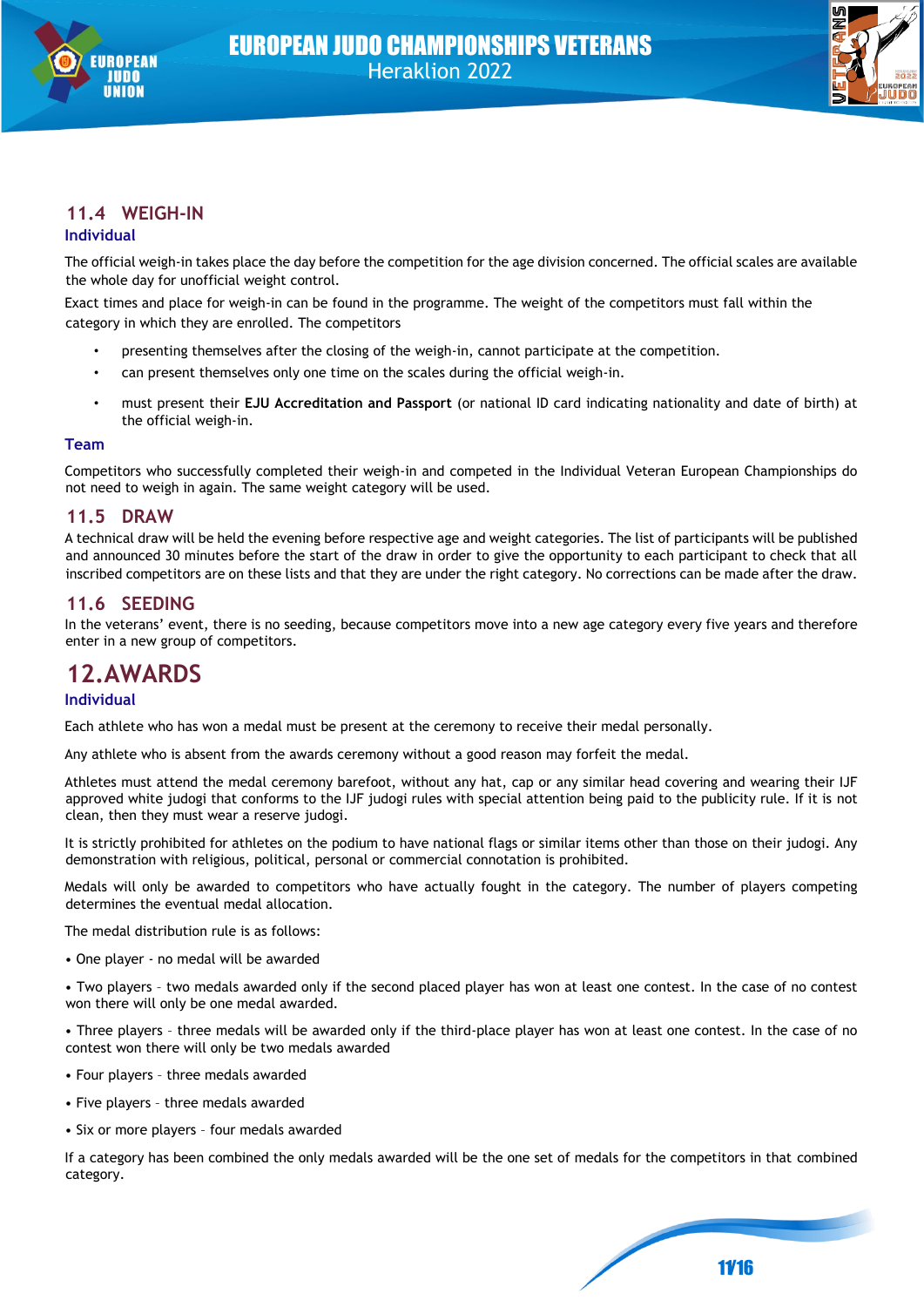



Awards for the recognition of exemplary behaviour that promotes the spirit of judo and/or fair play may be awarded at the discretion of the EJU Veterans Commission.**105** 

#### **Team**

| Team Women / Team Men                                                           | <b>Mixed Team</b>                                                         |
|---------------------------------------------------------------------------------|---------------------------------------------------------------------------|
| The organiser shall provide medals for all team members $\hat{a}$<br>one coach: | The organiser shall provide medals for all team members &<br>two coaches: |
| First place: max. 11 Gold medals<br>Second place: max. 11 Silver medals         | First place: max. 14 Gold medals<br>Second place: max. 14 Silver medals   |
| Two Third places: max. 22 Bronze medals                                         | Two Third places: max. 28 Bronze medals                                   |

# **13.OFFICIAL HOTEL**

**All participants and delegates have to book their accommodation via the organisers. Due to the COVID-19 situation ALL participants must stay in the official hotel for the time of the competition.** 

**Travel Packages including Transfer from/to Heraklion International Airport N. Kazantzakis. Daily transfer from/to the tournament venue**

|                                                   | Number         | Package   | Single | Double | Triple        |
|---------------------------------------------------|----------------|-----------|--------|--------|---------------|
| <b>Capsis Astoria Heraklion</b>                   | of days        | type      | Room   | Room   | Room          |
| Pl. Eleftherias, Iraklio 712 02                   |                | BB        | € 244  | € 174  | € 154         |
| https://capsishotels.gr/astoria/en/home-astoria-  | $\overline{2}$ | HB        | € 284  | € 214  | € 194         |
| Check-in: 15:00:00                                |                | <b>FB</b> | € 324  | € 254  | € 234         |
| Check-out: 11:00:00                               |                | BB        | € 366  | € 261  | € 231         |
| To the airport: 4Km                               | 3              | HB        | € 426  | € 321  | € 291         |
| To the sports hall: 5Km                           |                | FB        | € 486  | € 381  | € 351         |
|                                                   |                | BB        | € 478  | € 348  | € 308         |
|                                                   | 4              | HB        | € 558  | €428   | € 388         |
|                                                   |                | FB        | € 690  | € 508  | € 468         |
|                                                   |                | BB        | € 595  | €425   | € 385         |
|                                                   | 5              | HB        | € 685  | € 525  | € 485         |
|                                                   |                | FB        | € 785  | € 625  | € 585         |
|                                                   |                |           |        |        |               |
|                                                   | Number         | Package   | Single | Double | <b>Triple</b> |
| <b>Ibis Styles Heraklion Central</b>              | of days        | type      | Room   | Room   | Room          |
| 26 Koroneou &, Agiou Titou Street, Iraklio 712 02 |                | <b>BB</b> | € 264  | € 194  | € 174         |
| https://all.accor.com/hotel/A9P7/index.en.shtml   | $\overline{2}$ | HB        | € 304  | € 234  | € 214         |
| Check-in: 15:00:00                                |                | <b>FB</b> | € 344  | € 274  | € 254         |
| Check-out: 11:00:00                               |                | BB        | € 381  | € 281  | € 261         |
| To the airport: 4Km                               | 3              | <b>HB</b> | € 441  | € 341  | € 321         |
| To the sports hall: 5Km                           |                | <b>FB</b> | € 501  | € 401  | € 381         |
|                                                   |                | BB        | € 498  | € 368  | € 348         |
|                                                   | 4              | <b>HB</b> | € 578  | € 448  | €428          |
|                                                   |                | <b>FB</b> | € 658  | € 538  | € 508         |
|                                                   |                | <b>BB</b> | € 608  | € 448  | € 435         |
|                                                   | 5              | HB        | € 708  | € 548  | € 535         |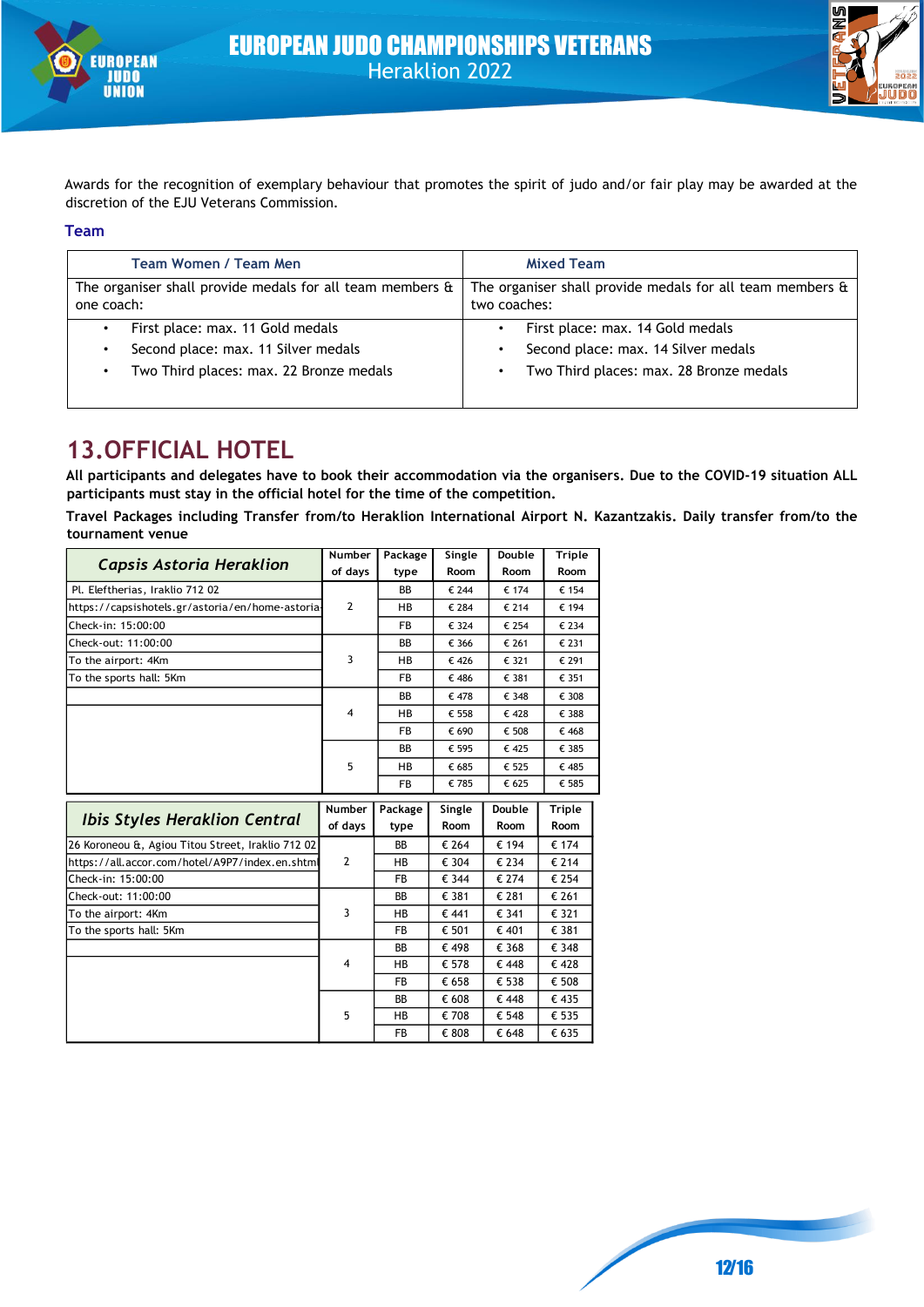



| <b>Galaxy Hotel Iraklio</b>                          | Number<br>of days | Package<br>type |            | <b>Single</b><br>Room             |  | <b>Double</b><br>Room | <b>Triple</b><br>Room    |
|------------------------------------------------------|-------------------|-----------------|------------|-----------------------------------|--|-----------------------|--------------------------|
| Leof. Dimokratias 75, Iraklio 713 06                 |                   | BВ              |            | € 304                             |  | € 234                 | € 214                    |
| https://www.galaxy-hotel.com/en/                     | 2                 | HВ              |            | € 344                             |  | € 274                 | € 254                    |
| 15:00                                                |                   | FB              |            | € 384                             |  | € 314                 | € 294                    |
| 11:00                                                |                   | BВ              |            | €441                              |  | € 341                 | € 311                    |
| 4Km                                                  | 3                 | HВ              |            | € 501                             |  | € 401                 | € 371                    |
| 5Km                                                  |                   | FB              |            | € 561                             |  | € 461                 | € 431                    |
|                                                      |                   | BВ              |            | € 578                             |  | €448                  | €408                     |
|                                                      | 4                 | HВ              |            | € 658                             |  | €528                  | €488                     |
|                                                      |                   | FB              |            | €738                              |  | € 608                 | € 568                    |
|                                                      |                   | BВ              |            | €715                              |  | € 555                 | € 505                    |
|                                                      | 5                 | HВ              |            | € 815                             |  | € 665                 | € 605                    |
|                                                      |                   | FB              |            | €915                              |  | € 765                 | € 705                    |
|                                                      |                   |                 |            |                                   |  |                       |                          |
| Sol by Meliá Marina Beach                            |                   | Number          | Package    | Single                            |  | Double                | Triple                   |
| Marina Gouvon, Kato Gouves 700 14                    |                   | of days         | type<br>BB | Room                              |  | Room                  | Room                     |
| https://www.zeushotels.gr/marina/overview.htm        |                   | 2               | HB         |                                   |  |                       |                          |
| Check-in: 15:00:00                                   |                   |                 | FB         | € 364                             |  | € 294                 | € 274                    |
| Check-out: 11:00:00                                  |                   |                 | ВB         | $\overline{\phantom{a}}$          |  | $\blacksquare$        | $\overline{\phantom{a}}$ |
| To the airport: 14Km                                 |                   | 3               | HВ         | $\overline{\phantom{a}}$          |  |                       |                          |
| To the hall: 15Km                                    |                   |                 | FB         | € 521                             |  | € 421                 | € 401                    |
|                                                      |                   |                 | ВB         | $\overline{\phantom{a}}$          |  |                       |                          |
|                                                      |                   | 4               | HB<br>FB   | € 678                             |  | € 548                 | € 528                    |
|                                                      |                   |                 | ВB         |                                   |  |                       |                          |
|                                                      |                   | 5               | НB         | $\overline{\phantom{a}}$          |  |                       |                          |
|                                                      |                   |                 | FB         | € 835                             |  | € 675                 | € 655                    |
|                                                      |                   | Number          | Package    | Single                            |  | Double                | Triple                   |
| <b>Vasia Royal Hotel</b>                             |                   | of days         | type       | Room                              |  | Room                  | Room                     |
| Old National Road, 715 00                            |                   |                 | ВB         |                                   |  |                       |                          |
| https://vasiahotels.gr/vasia-royal-hotel/            |                   | 2               | НB         | $\blacksquare$                    |  | L.                    | $\overline{a}$           |
| Check-in: 15:00:00                                   |                   |                 | FB         | € 364                             |  | € 294                 | € 274                    |
| Check-out: 11:00:00                                  |                   | 3               | BB         |                                   |  |                       |                          |
| To the airport: 14Km<br>To the hall: 15Km            |                   |                 | НB<br>FB   | $\overline{\phantom{a}}$<br>€ 521 |  | € 421                 | € 401                    |
|                                                      |                   |                 | ВB         |                                   |  |                       |                          |
|                                                      |                   | 4               | НB         |                                   |  |                       |                          |
|                                                      |                   |                 | FB         | € 678                             |  | € 548                 | € 528                    |
|                                                      |                   |                 | ВB         | $\overline{\phantom{a}}$          |  |                       |                          |
|                                                      |                   | 5               | HВ         |                                   |  |                       |                          |
|                                                      |                   |                 | FB         | € 835                             |  | € 675                 | € 655                    |
| <b>Aquila Atlantis Heraklion</b>                     |                   | Number          | Package    | Single                            |  | Double                | Triple                   |
|                                                      |                   | of days         | type       | Room                              |  | Room                  | Room                     |
| Igias 2, 71202<br>https://hotelatlantis.com/?lang=el |                   | 2               | BB<br>HB   | € 304<br>€ 344                    |  | € 234<br>€ 274        | € 314<br>€ 254           |
| Check-in: 15:00:00                                   |                   |                 | FB         | € 384                             |  | € 314                 | € 294                    |
| Check-out: 11:00:00                                  |                   |                 | ВB         | € 441                             |  | € 341                 | € 311                    |
| To the airport: 4Km                                  |                   | 3               | HB         | € 501                             |  | € 401                 | € 371                    |
| To the sports hall: 5Km                              |                   |                 | FB         | € 561                             |  | € 461                 | € 431                    |
|                                                      |                   |                 | ВB         | € 578                             |  | € 448                 | € 408                    |
|                                                      |                   | 4               | HВ         | € 658                             |  | € 528                 | €488                     |
|                                                      |                   |                 | FB<br>ВB   | €738<br>€ 715                     |  | € 608<br>€ 555        | € 568<br>€ 505           |
|                                                      |                   | 5               | НB         | € 815                             |  | € 665                 | € 605                    |
|                                                      |                   |                 | FB         | € 915                             |  | € 765                 | € 705                    |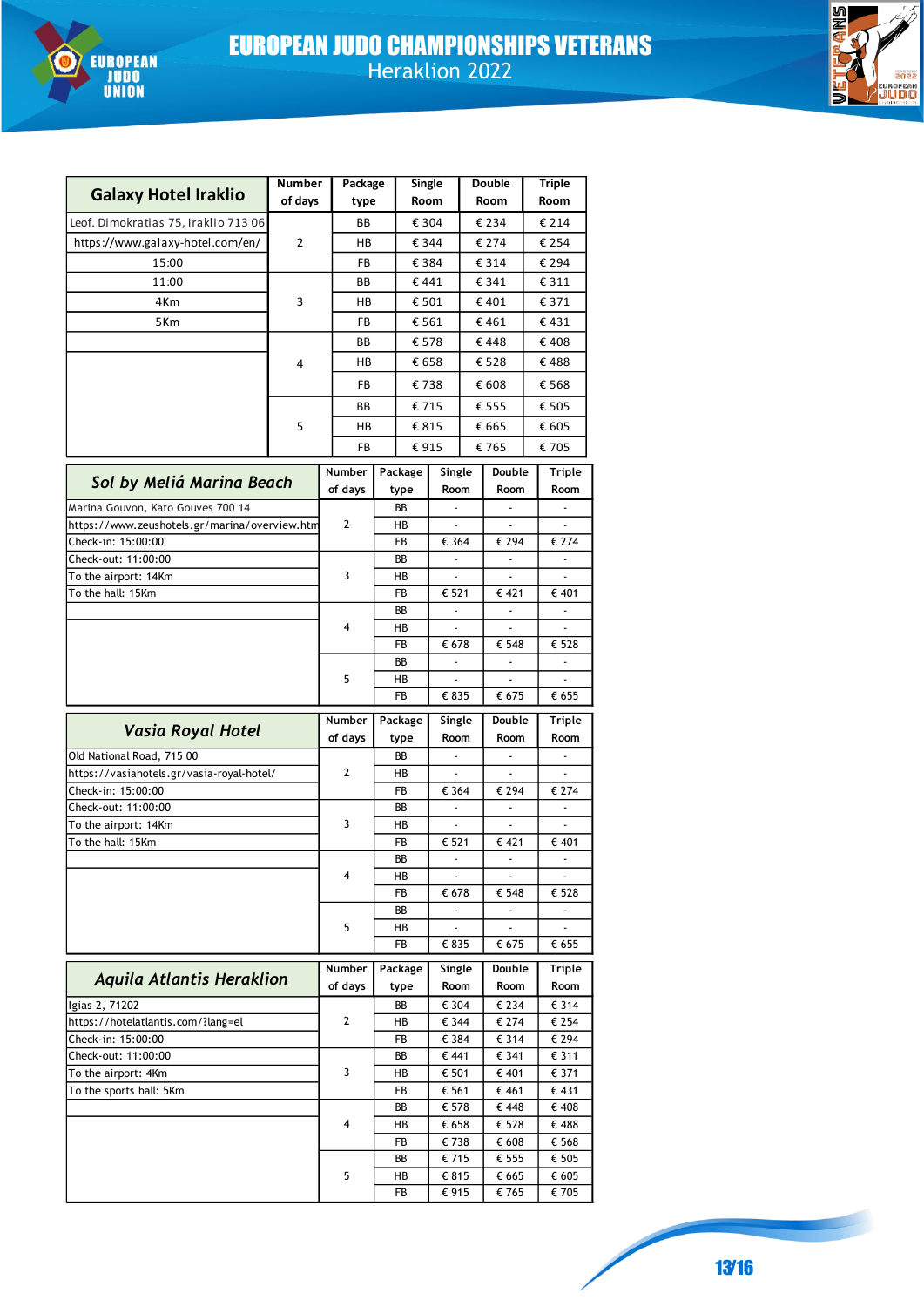



The Accommodation and Transfers Booking Platform can be accessed via the link below:

https://judoheraklion2022.gr/

The online Hotel Reservation process must be completed by 13<sup>th</sup> May 2022. Reservations will be processed strictly according to the date of booking.

After payment, the accommodation provider is obligated to send a confirmation of the payment.

Cancellation Policy

- Full Charge 100% cancellation fee; no refund If cancelled between 15.05.2022 and the date of arrival
- Partial Charge 50% cancellation fee; 50% refund If cancelled between 30.04.2022 and 14.05.2022
- No Charge no cancellation fees; 100% refund If cancelled until 30.04.2022

Rates will be increased after 01.05.22.

Accommodation contact:

Mr. John Moudoufaris; +30 6972148402; [veteransheraklion@gmail.com](mailto:veteransheraklion@gmail.com)

# **14.TRANSPORT**

**AIRPORT:** International Airport N. Kazantzakis Heraklion (HER)

The organizer will take care of the transportation from the above-mentioned airport to the official competition hotels, competition venue and other competition facilities during the competition. ONLY OFFICIAL TRANSPORTATION MAY BE USED WHILST IN THE BUBBLE.

Please confirm transfers in advance, latest by **20th May 2022** in the booking platform:

# **15.VISA**

The organisers will help with obtaining entry visas for competitors and officials. Please specify all information that is needed in the invitation letters for visas and submit **Form 3** and a scanned copy of the first page of the passports by **13 th May 2022**.

# **16.MEDIA**

Official or EJU recognized media can apply online for a Media accreditation [\(http://www.eju.net/accreditation-registration\).](http://www.eju.net/accreditation-registration) Time and place for Media Check-in are stated in the programme.

# **17.JUDOGI CONTROL**

#### **Judogi Control**

Athletes must compete wearing an IJF approved judogi (white and blue). Judogis from all IJF suppliers are allowed (see www.ijf.org Official Supplier List).

For further information on judogi rules please refer to the IJF SOR.

The organiser has the right to charge for any sewing service that is deemed larger than a small repair.

#### **Backnumber**

Each competitor is obliged to have the **official backnumber** (both EJU and IJF are allowed) sewn onto both white and blue judogis, bearing their surname and National Olympic Committee abbreviation (backnumbers of clubs or regions are not allowed!).

The backnumber can be ordered from [www.mybacknumber.com](http://www.mybacknumber.com/) or [https://www.officialbacknumber.com](https://www.officialbacknumber.com/)</u> (Attention: production and delivery may take around 4 weeks). The SPONSOR part (if needed) will be given during registration, and the athletes can stick it themselves using the special glue on the back number.

#### **Markings and Advertising**

The space on the *shoulder stripes* (25cm x 5 cm on both right and left side) and on the *upper arms* (10cm x 10cm on both right and left side) can be either used for EJU Suppliers or for own sponsors of the Federation or Judoka, *BUT not for any other Judogi supplier*. The space on the *right chest* (5cm x 10cm) can be used by federations and their Judoka for their own sponsors. The logo of a Judogi brand can only be used, if it corresponds with brand of the Judogi itself and if it is of an EJU Supplier.

**Please note**: On all advertising spaces it is strictly prohibited to promote tobacco, alcohol, any substances listed in the doping code, or any product or service contrary to public morals.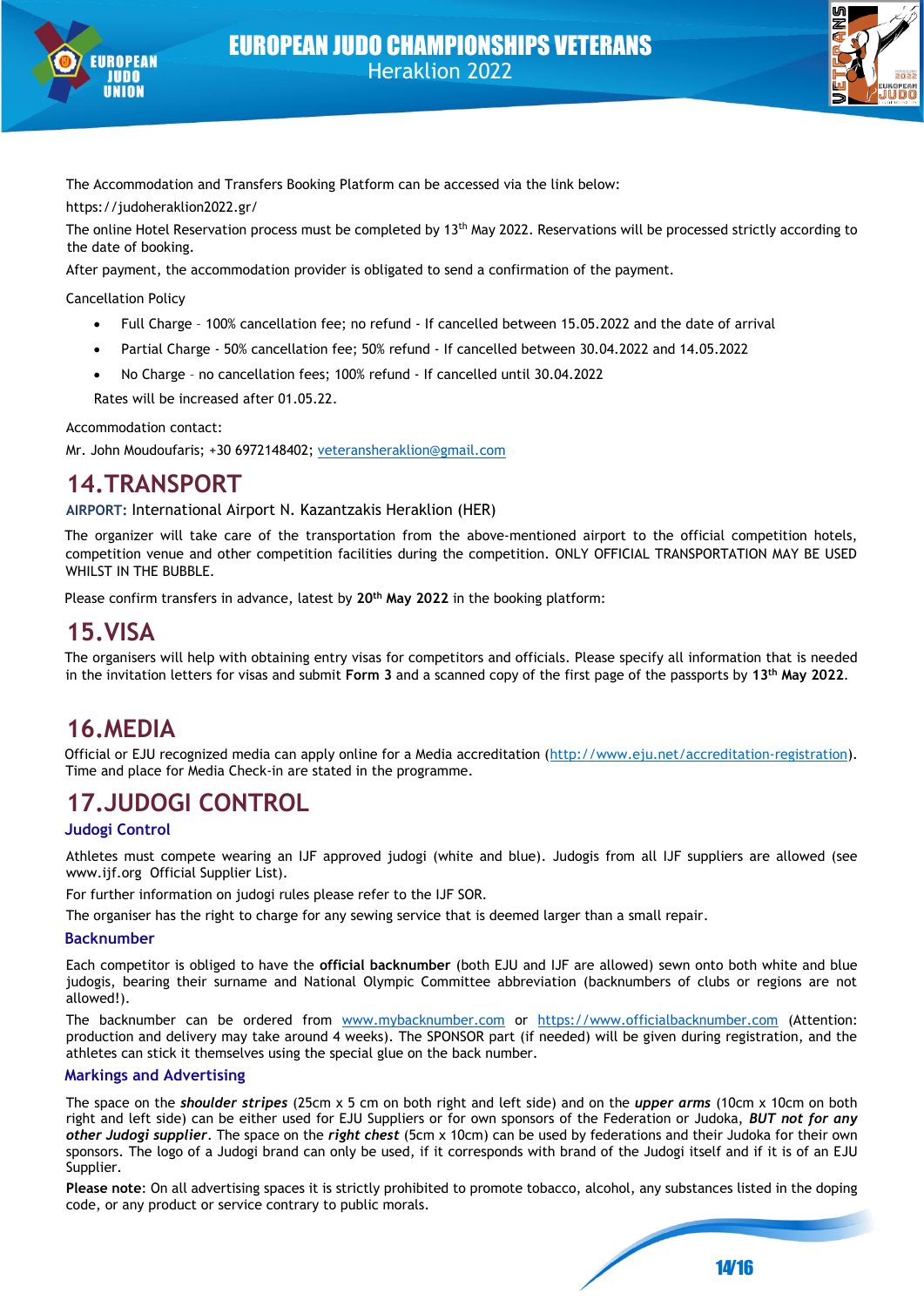



The space on the *left chest* (10cm x 10cm) can be used for the national colours or the national emblem corresponding with the IOC code on the backnumber (regional or club emblems are not allowed).

All other markings on the Judogi, like Judogi brand logos, name of Judoka, etc. have to comply with the IJF Judogi Rules. Detailed information is available on [http://www.eju.net/statutes.](http://www.eju.net/statutes)

# **18.REFEREEING**

#### **18.1 SELECTION & REGISTRATION OF REFEREES**

The EJU Refereeing Commission will select the referees for these Championships by name, based on the results of the 2019, 2020 and 2021 ranking lists. The federations will get the information in time. After the nomination of the referees, the federation must confirm the participation to EJU Head Office by the deadline stipulated in the letter. Further, the referee must be entered by his/her federation like every other delegate in JUDOBASE and also the hotel reservation has to be done by the national federation.

#### **18.2 REFEREE MEETING**

A referee meeting is scheduled one hour before the start of the first competition day. Time and place are stated in the program. The attendance to the Referee meeting is strictly compulsory.

#### **18.3 REFEREEING RULES**

The competition will be carried out according to the rules and sporting codes of the IJF and EJU. In case of direct Hansoku Make against the spirit of judo, a joint decision would be taken by the EJU Sports Commission and the EJU Refereeing Commission. In this case, the Judoka would receive no medal and no ranking points for that tournament. Note: A competitor who has been declared as a loser by injury can continue the competition, as well as after Hansoku Make for the technical mistake. A competitor, who has got a direct Hansoku Make as the penalty against the spirit of our sport, will not be authorised to continue the competition.

# **19.COACHING**

Code of behaviour of coaches as defined in the IJF Sports and Organization Rules, Annex 4 will be strictly observed. Any coach not adhering to these rules could be subject to disciplinary action. One coach is allowed within the competition area.

A registered athlete can use their athlete accreditation to coach. An additional coach accreditation is not required. Any athletes that chooses also to coach their colleagues and then don't follow Coaches' Code of Conduct risk being removed from the competition (i.e., no longer allowed to compete if applicable).

Dress code during preliminaries and Final Block: track suit or suit & tie.

- Coaches are not allowed to give indications to the competitors while they are fighting.
- Only during the pause time (after matte), will coaches be permitted to give indications to their athletes.
- After the pause is finished, and the fight continues (hajime), coaches must keep silent.
- If a coach doesn't follow these rules, she/he can be expelled from the competition area.

If coaches persist with such behaviour the EJU Accreditation will be taken away for the day. If the coach persists with this behaviour from outside the competition area, she/he could be penalised further.

# **20.RESPONSIBILITY OF THE FEDERATIONS**

#### **Medical Certificate**

Each athlete who who wants to compete must present the Medical Certificate which can be issued by any medical doctor authorised to issue such document that certifies that the participant is fit for entering the competition. This document must be issued not earlier as 30 days before the start of the competition..

#### **Insurance**

Each National Federation is directly responsible for its athletes (the control of non-pregnancy and the control of gender). It must assume all responsibility for accident and health insurance as well as civil liabilities during all EJU events for everyone under their charge.

National Federations are responsible to provide insurance guarantees to their delegates during any EJU event. The organiser of the event and the EJU will not be responsible in the absence of insurance.

The entity contractually bound to the EJU for the organisation of the event shall take all necessary actions to provide insurance coverage against civil liability for the entire duration.